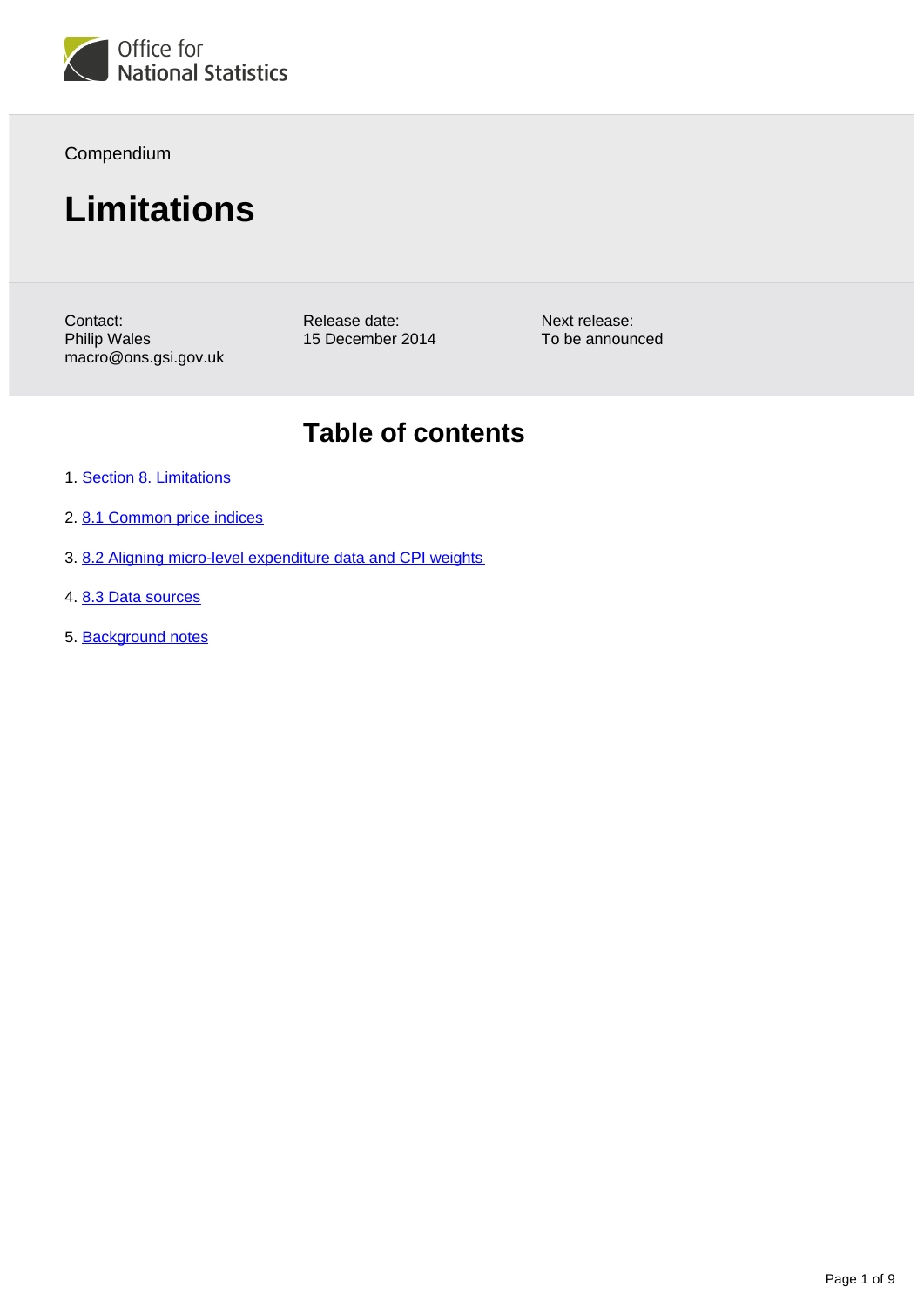# <span id="page-1-0"></span>**1 . Section 8. Limitations**

While the calculation of inflation rates for subsets of the household population is analytically straightforward, a range of data constraints make their estimation challenging in practice. As a result, this paper and others in the field make a range of simplifying assumptions. This section discusses these assumptions and the limits of our analysis with the aim of identifying areas for future work.

# <span id="page-1-1"></span>**2 . 8.1 Common price indices**

Perhaps the most important limitation of this analysis is the use of national price indices alongside sub-group specific expenditure weights. As set out in Section 2, an analysis of sub-group specific inflation rates would ideally use price indices and expenditure weights specific to each household<sup>1</sup>. While the expenditure weights used here capture differences in the consumption patterns of different households, the lack of sub-group specific price indices means that this and other papers assume that all households face the same prices.

While this may be a fair assumption for some items – TV licences for instance, for which there is little variation in price – it is less likely to hold in product categories which comprise large numbers of heterogeneous items – such as second-hand cars or photographic, cinematographic & optical equipment. In these categories, the products included in the Consumer Prices Index (CPI) are selected to be representative of the purchases of all households and therefore capture 'average' price movements. As a result, they may be more or less representative of the prices that sub-groups experience.

The impact of this assumption on our analysis depends on the extent to which households face different prices for goods in the same COICOP class and on the extent to which within-class prices move together. As is summarised in Table 8.1 below, when different types of households purchase broadly similar types of goods within each COICOP<sup>2</sup> class and when intra-class price movements are similar, the impact of our assumption should be relatively small (top left quadrant). The greatest impact of the assumption arises where households are highly differentiated in their within-class purchases, and when the prices of those products move in very different directions (bottom right).

#### **Table 8.1: Impact of intra-class price and product differentiation on sub-group inflation estimates**

| Degree of intra-class price integration               | Degree of between household variation in within-class product purchases |                                                    |
|-------------------------------------------------------|-------------------------------------------------------------------------|----------------------------------------------------|
|                                                       | Households buy similar within-class<br>products                         | Households buy different within-<br>class products |
| Intra-class product prices move at a<br>similar rate  | Low                                                                     | Moderate-High                                      |
| Intra-class product prices move at<br>different rates | Low-Moderate                                                            | High                                               |

Source: Office for National Statistics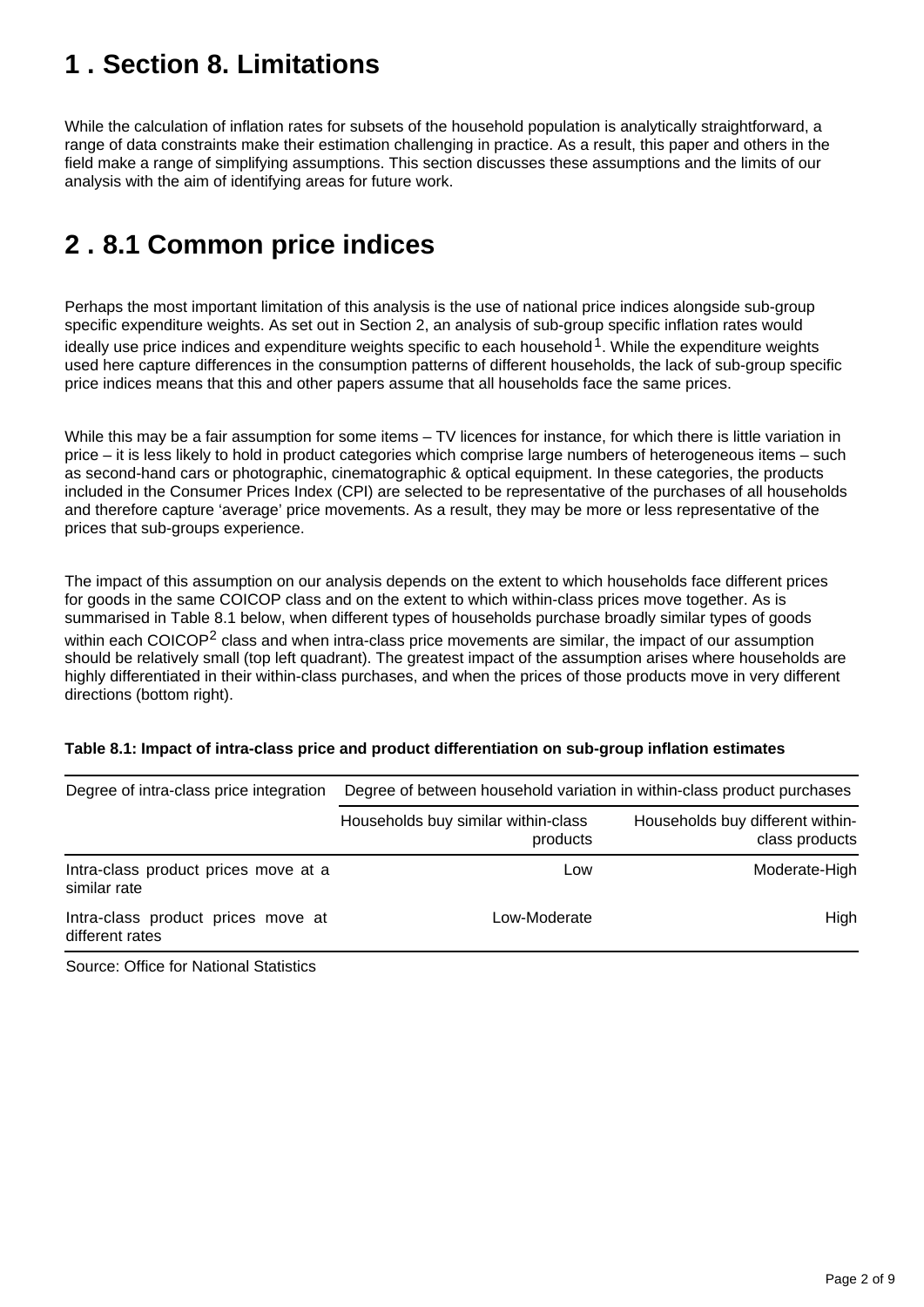As data on the degree to which prices vary for different types of household are not available, it is not possible to quantify the impact of this limitation with any precision. Academic work on this topic is also limited: two studies based on households in the United States – Broda, Leibtag and Weinstein (2009), and Aguiar and Hurst (2007) – suggest that there is evidence of differential pricing for different household types, but as yet there is no comparable evidence for the UK. However, Figures 8.1 and 8.2 give some broad sense of its potential importance. Figure 8.1 shows the proportion of household food expenditure that is accounted for by subcomponents of bread & cereals by equivalised income quintile in 2012. It shows that households vary in the type of within-class products that they purchase, with households in lower income quintiles allocating a greater share of their expenditure to bread in particular, than higher-income households. As these within-class and betweenhousehold differences in expenditure patterns are likely to vary in magnitude with the nature of the product considered, Figure 8.1 suggests that future work could usefully document these differences and take account of them in the calculation of household-level inflation rates.



#### **Figure 8.1: Food expenditure share allocated to sub-components of bread & cereals COICOP class by equivalised income quintile, %, 2012**

#### **Source: Living Costs and Food Survey - Office for National Statistics**

If there is some evidence of within-class differences in expenditure patterns, to what extent do the prices for these different products vary through time? Figure 8.2 explores this question using the micro-level price quote data on which the CPI is constructed. It shows the distribution of price growth observed for four different types of bread in 2012. The price of branded white loaves of bread for instance, has increased by around 7.5% over this period, while the price of six bread rolls increased by just 2.3%. If these differences are replicated in different classes and over different time periods, then the impact of our assumption may be relatively large.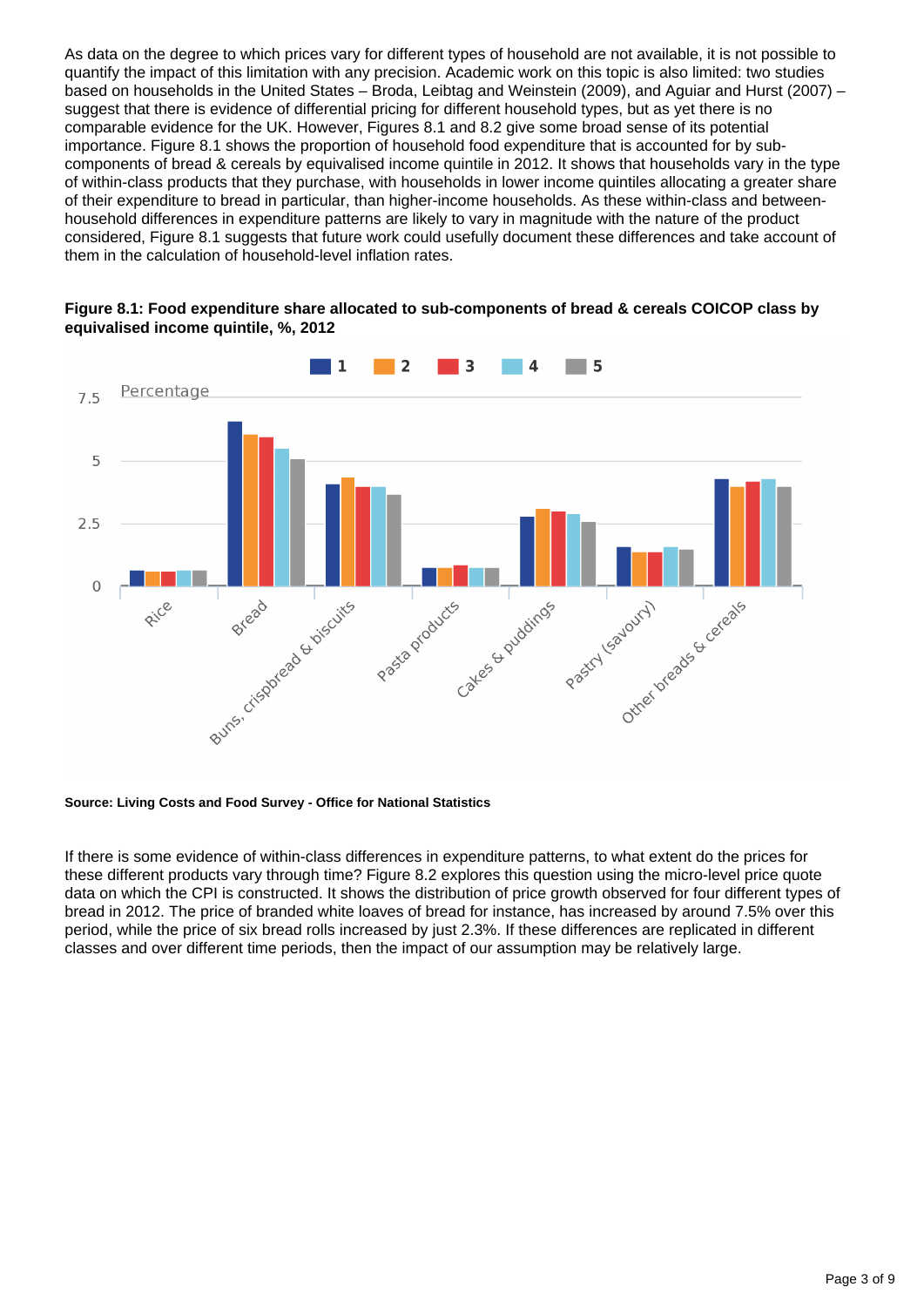

**Source: Office for National Statistics**

Taken together, Figures 8.1 and 8.2 suggest that there is potential for the results presented in this paper to be affected by within-class differences in expenditure and price growth. However, without more detailed information on both expenditure and prices, it is not possible to estimate either the direction or the size of this effect. This challenge we leave to future work.

## **Notes for 8.1 Common price indices**

- 1. See Section 3 for more details.
- 2. COICOP is the Classification of Individual Consumption According to Purpose. See Section 2 and Appendix B for more detail.

# <span id="page-3-0"></span>**3 . 8.2 Aligning micro-level expenditure data and CPI weights**

A second set of assumptions used in this paper concerns the methods that are used to harmonise the micro-level expenditure data from the Living Costs and Food Survey (LCF) and the expenditure weights that are used in the construction of the Consumer Prices Index. As set out in Section 3.1 above, these may differ for a range of reasons, but in particular because the LCF is not the sole source of expenditure data in the CPI. The broad method used to harmonise these two sets of expenditure data is set out in Section 3.2, and involves the allocation of the CPI expenditure totals to observed LCF households in proportion to the spending that they report in the LCF.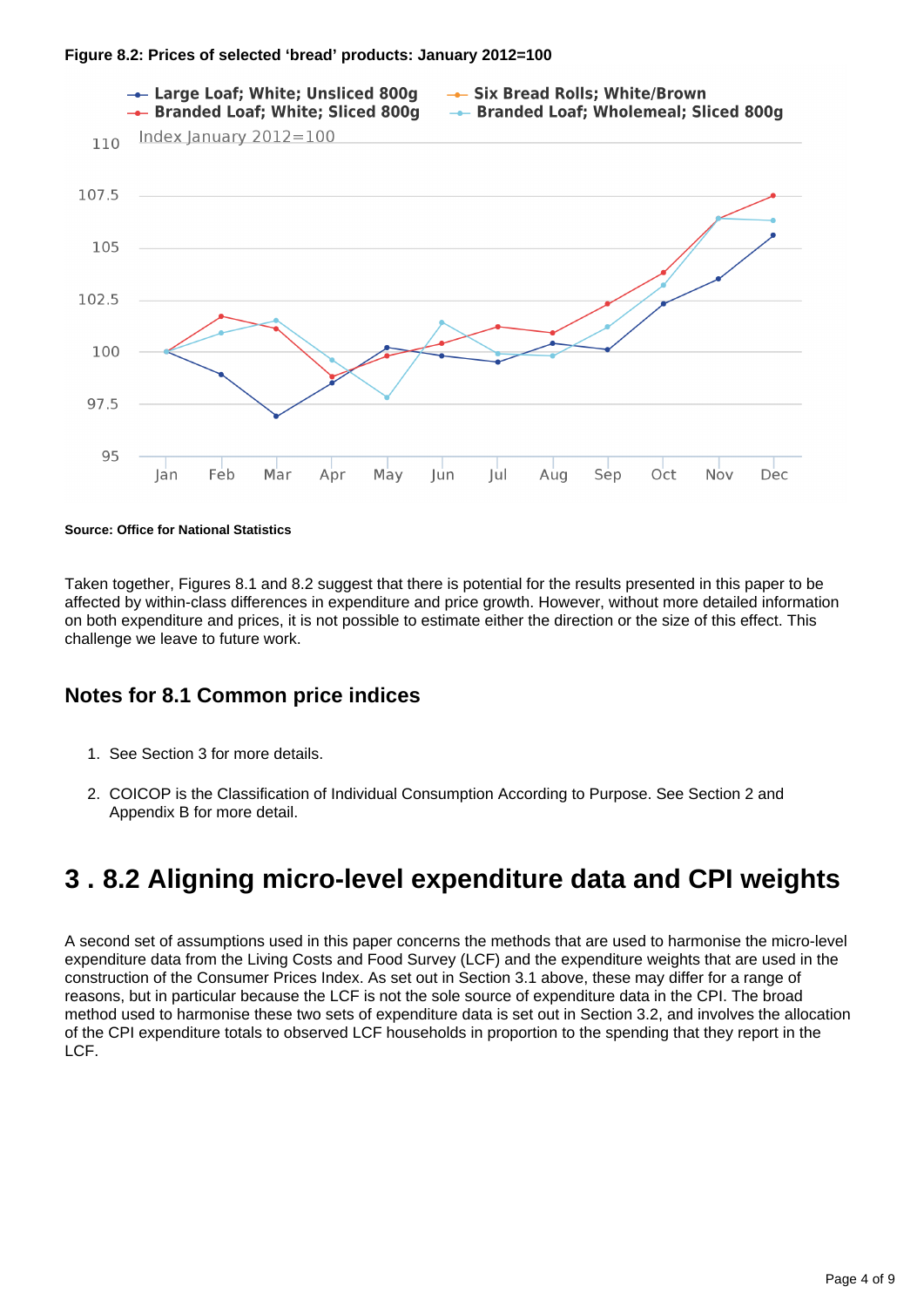Harmonising the CPI expenditure weights with the micro-level data from the LCF in this way requires several assumptions. First, we assume that the distribution of household-level spending on each COICOP class reported in the LCF is representative of the 'true' underlying distribution. This, apparently anodyne assumption has two important corollaries: (a) that households do not censor their spending patterns in the LCF; and (b) that all types of households are equally likely to over- or under-state expenditure on a given product type. To see the importance of these assumptions, consider spending on alcohol and tobacco, both of which are thought to be under-recorded by the LCF (ONS, 2014d). The first corollary states that no household reports zero expenditure on these categories if they have strictly positive expenditure on alcohol and tobacco during the reporting period. The second corollary implies that – having met this first condition – no household type is more or less likely to over- or under-report spending on alcohol or tobacco. Both assumptions are relatively strong, and unfortunately there is no way to estimate the impact of these biases without additional data  $^1.$ 

Secondly, where the expenditure weight in the CPI is based on data other than the household survey, the differences between the LCF and CPI expenditure totals can be large (see Figure 3.3). To assess the effect of allocating these new expenditure totals to the observed household units, we conducted a set of plausibility checks. The first of these is presented in Figure 8.3 below. The horizontal axis shows the difference between the LCF and the CPI expenditure total as a proportion of the LCF total: numbers close to 100 therefore indicate close correspondence between the two weights, while observations further from 100 indicate greater differences. The vertical axis plots the number of households who report strictly positive expenditure. Each point is a single COICOP class, representing expenditure on a given set of products. The chart is divided into four shaded 'zones'. In the top left are COICOP classes in which the LCF and CPI expenditure totals are of broadly similar orders of magnitude (defined as CPI expenditure less than double the LCF total) and where the number of households reporting strictly positive expenditure is relatively high (defined as above 20%). In this segment are many products for which the LCF is taken as the basis for the CPI weights. Immediately below this quadrant are instances where the number of households reporting strictly positive expenditure is relatively small, but where the CPI and LCF expenditure totals are fairly similar. Points in these two quadrants will introduce the least potential bias.

### **Figure 8.3: Difference between LCF and CPI as a % of LCF and % Households reporting positive expenditure, average 2002-2014**

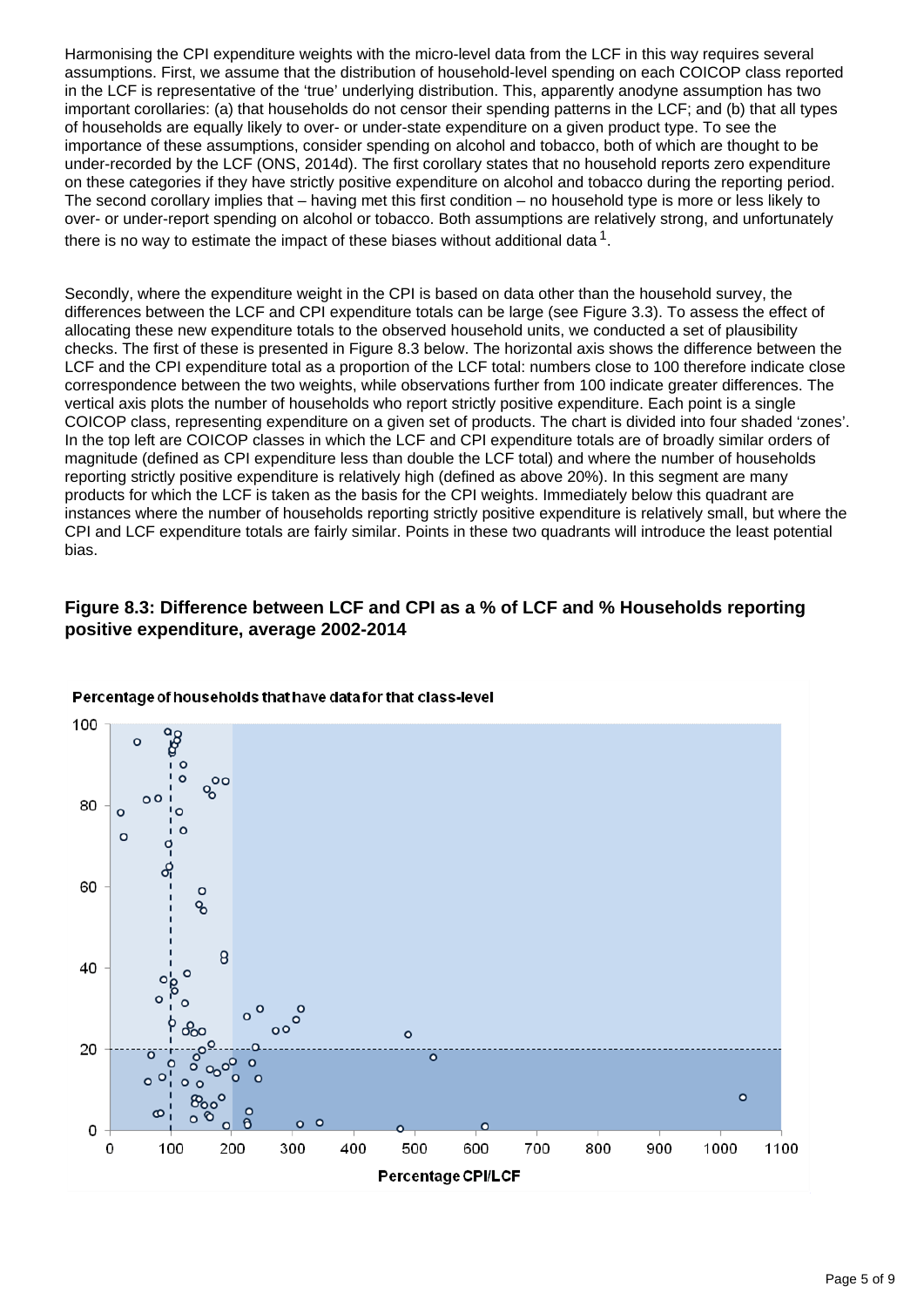#### **Source: ONS Calculations**

#### **Notes:**

- 1. Figure is a scatter plot showing the 85 class-level categories of the CPI. The vertical axis plots the percentage of surveyed households who report some expenditure on that class-level item. The horizontal axis shows the percentage difference between the expenditure total in the CPI and LCF.
- 2. The Figure excludes class-level category 06.3.1: Medical & paramedic services as the CPI expenditure total is around 230 times bigger than in the LCF.

Points in the top right hand quadrant, by contrast, represent classes where CPI expenditure is high relative to the LCF total, and where a relatively large number of households have reported positive spending. In these cases, the potential for bias is also limited, as a large proportion of households will be affected by the micro-level attribution mechanism. However, it is points in the bottom right-hand quadrant that present the most difficulty: these are COICOP classes in which the CPI expenditure total is more than double the LCF total, and in which fewer than 20% of households report spending. Medical & paramedic services remains an outlier, with just 66 households reporting spending on this COICOP class-level over the eleven years of available data.

In these cases, and where the proportion of LCF respondents reporting expenditure is relatively small, we adjust our methodology to avoid perverse results. Implementing this adjustment requires the assumption that it is appropriate to allocate total spending on a COICOP class (6.3.1 Medical & paramedic services, for instance) using reported household expenditure on a higher aggregate – (6 Health, for instance). This assumption ensures that our methodology does not allocate very high levels of spending to a relatively small number of households, which in turn would distort the picture of household inflation.

To examine the impact of this assumption on our analysis, we conducted two further tests. First, we inspected the distribution of spending across different equivalised income decile groups in both our class-level categories and the division-level proxies. This reassured us that the process does not reallocate spending from one income group to another. Secondly, we altered the thresholds – set out in Figure 8.3 – to test the sensitivity of our findings to changes in our methods. The results of these sensitivity tests are presented in Appendix C. These indicate that changes to the reporting thresholds set in Figure 8.3 have little impact on the overall profile of inflation rates or the headline results of this work.

How do these assumptions affect total household spending? Figure 8.4 presents a final plausibility test that ONS carried out to test the micro-level attribution mechanism. Figure 8.4 ranks all included households by their expenditure in the LCF, shown in the red line. Overlaid on this is the household spending total following the microlevel reattribution of the CPI expenditure weights, shown in blue. Panel A shows the results of the reattribution without implementing an additional rule for the difficult cases identified in Figure 8.3 above, while Panel B shows the final results after the implementation of the additional rule.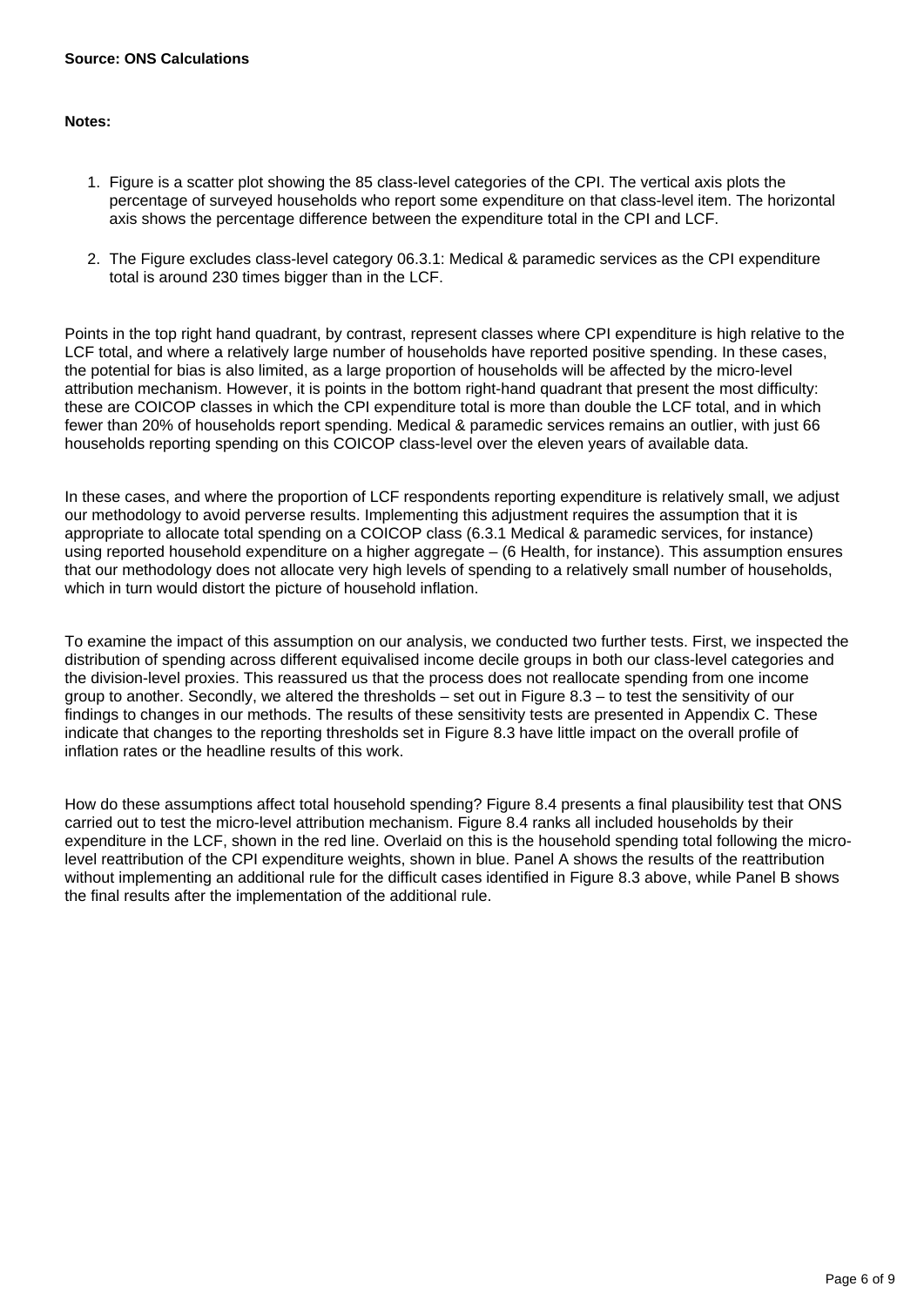

## **Figure 8.4A: Total household expenditure, LCF and CPI-reconciled totals, simple attribution**

#### **Source: ONS Calculations**

#### **Notes:**

- 1. These figures show the LCF and imputed CPI-reported expenditure totals for each observed household.
- 2. Figure excludes the top and bottom 1% of households by LCF spending.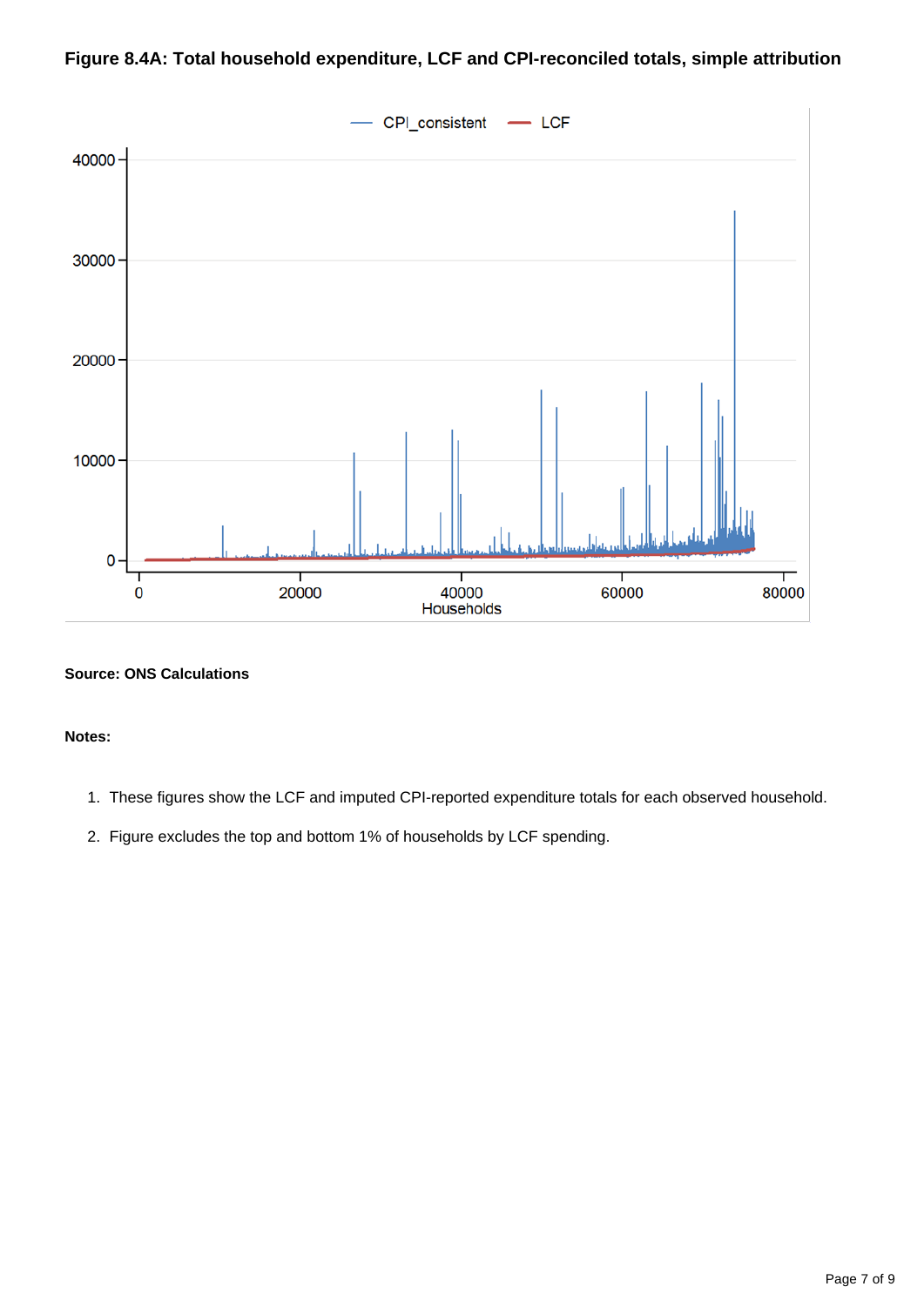## **Figure 8.4B: Total household expenditure, LCF and CPI-reconciled totals, attribution including proxy categories**



#### **Source: ONS Calculations**

#### **Notes:**

- 1. These figures show the LCF and imputed CPI-reported expenditure totals for each observed household.
- 2. Figure excludes the top and bottom 1% of households by LCF spending

Panel A suggests that without the additional rule, the simplest reattribution of the CPI weights adjusts total expenditure for some households considerably, as is shown by the 'spiky' blue line. In these cases, adjusted spending is substantially higher than the LCF total, which in turn points to a risk that our method is affecting the results. However, after the implementation of the additional rule in Panel B, the distribution of expenditure is broadly maintained, and very few households' expenditure totals are substantially distorted. These results, and the broad similarity between the results of the LCF and CPI-consistent analysis, give us confidence that our results are the product of well-defined trends in household experience, rather than our methods.

Finally, it is worth noting that this alignment process delivers a micro-level expenditure dataset that is consistent with the CPI weights, not with the National Accounts. The difference here arises because – as discussed in Section 3 above – the CPI weights are price up-dated from a previous year and are not revised. Implicit in this mechanism is the assumption that households do not substitute in the face of changing prices between the point of survey and the fixing of the expenditure weights. For our work, this implies that while the alignment process delivers the CPI weights exactly, it will not deliver the National Accounts expenditure totals.